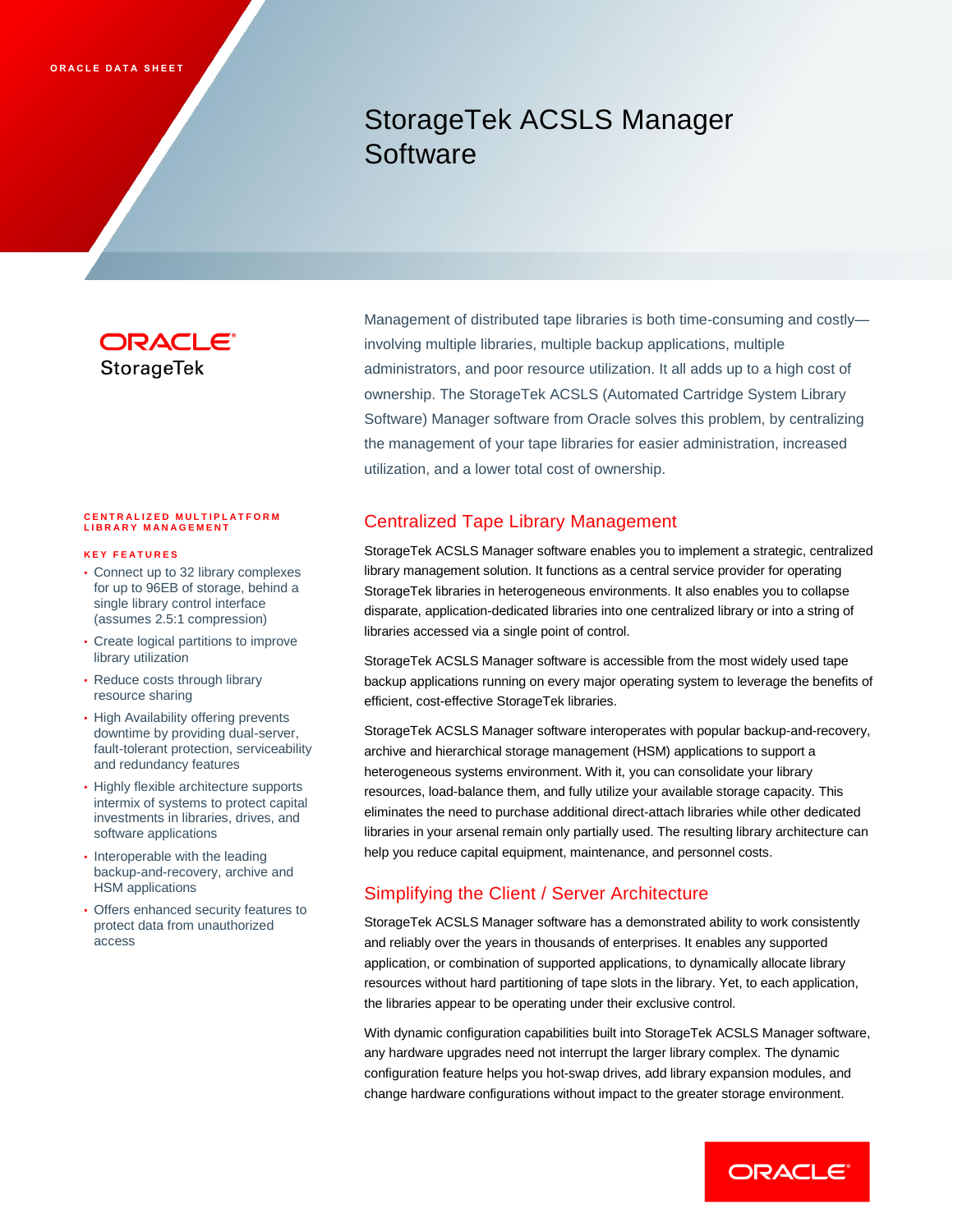## StorageTek ACSLS High-Availability Solution

Whether you earn revenues through e-commerce, have global operations, or have to complete backups during a tight window, StorageTek ACSLS Manager software helps your tape environment meet your high-availability objectives. For maximum business continuity protection of your StorageTek libraries, look to the StorageTek Automated Cartridge System Library Software High Availability (ACSLS HA) solution. It helps you eliminate single points of failure in the management of your StorageTek tape libraries.

The StorageTek ACSLS HA solution leverages Oracle's Solaris Operating System and Solaris Cluster high-availability software in a dual-server configuration, housing your library management StorageTek ACSLS application on two separate servers. In the event of a hardware or software error, the StorageTek ACSLS HA solution automatically fails over to the redundant server to enable continuous library control and access to data.

StorageTek ACSLS HA is a solution developed and supported by Oracle, offering a single point of contact for support of your mission-critical environments. Investing in the StorageTek ACSLS HA solution can help you minimize both unplanned and planned downtime—especially in lights-out data centers—to improve data access and greatly reduce the costs associated with such outages. For large enterprises, the ROI benefit of the StorageTek ACSLS HA solution means that the solution can pay for itself by preventing even short periods of unexpected outages or by reducing the maintenance window that cuts into productive operations time.

## Advanced Features to Optimize Your Library Environment

#### Rich Management Capabilities

The solution offers capabilities such as auditing, reporting, event-log recording, querying, issuing of service requests, and automated drive cleaning. These features provide exceptional operational flexibility.

The user interface runs as an application within the Sun Java Web Console. It allows performance of most legacy cmd-proc operations and the operations related to logical library management. When partitioning the StorageTek SL8500, SL3000 or SL150 libraries into logical libraries, one can assign volumes and drives to the logical library to enable library consolidation, gain capacity on demand, and allow only the client connected to the logical library to access those volumes and drives.

The web-based GUI and the command-line display enable users to obtain information about the StorageTek ACSLS Manager software database, using highly customizable queries. The event notification feature informs users of volume and library status changes as well as hardware errors.

#### Robust Cartridge and Volume Support

Cartridges not found in the library due to ejection or absence are marked absent rather than being deleted. These cartridges are easily reactivated and ready for immediate use upon re-entry into the environment. StorageTek ACSLS Manager software recovers volumes that are not found in their expected locations in the library, searching all of a volume's recorded locations instead of automatically deleting them.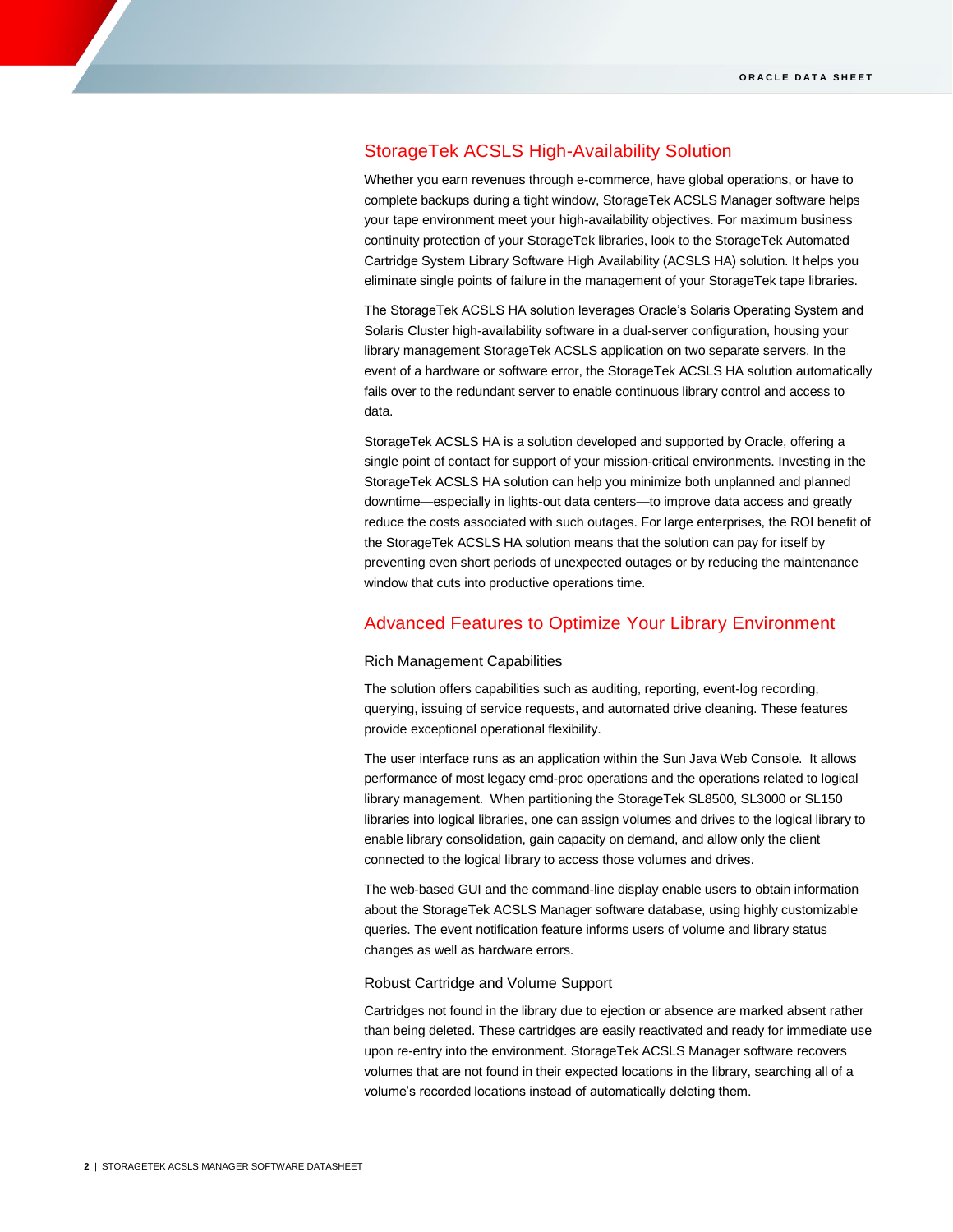#### Cartridge Exchange Support

StorageTek ACSLS Manager software supports enterprise environments by utilizing the pass-through port (PTP) feature of StorageTek tape libraries. This enables StorageTek libraries to exchange cartridges between library storage modules to optimize the use of those resources. If all of a library's tape drives are busy and a cartridge resident in that library receives a mount request, the requested cartridge can be passed to another library with the nearest available transport for continuous operation.

#### Access Control

The Access Control feature allows administrators to protect each client's resources from unauthorized access by other clients. Easily configured access-control tables can be implemented to limit clients to their respective volumes. Client access to specific library commands can also be controlled by the administrator. StorageTek ACSLS Manager software also supports a locking mechanism so that tape drives can be selectively allocated to multiple users or dedicated to a single user. Tape drives and volumes assigned to a logical library can be accessed only by the client managing the logical library.

#### Dynamic Resource Management

The Media Pool feature enables you to assign each application or user its own pool of tapes to manage. In addition to supporting high and low watermarks, it provides a common scratch tape pool from which applications draw. Pools can easily span physical libraries, making it easy to scale your library environment to accommodate growth or additional applications.

The Drive Upgrade feature enables you to conduct near-continuous operations by dynamically updating drives and configurations without restarting the application.

#### Mixed-Media Support

StorageTek ACSLS Manager software enables you to choose the right mix of drive and media cartridge types in the same library, so you can tune your resource use for its most cost-effective configuration. StorageTek ACSLS Manager software coordinates library maneuvers within heterogeneous media and drives environments, protecting all library resources against incompatible operations.

## StorageTek ACSLS Manager Software Options

StorageTek ACSLS Manager software is enhanced with many key options:

LibAttach software enables StorageTek ACSLS Manager software to manage applications running in Windows environments. It uses a TCP/IP network to provide a seamless connection between Windows backup applications and StorageTek ACSLS Manager software.

ACSLS 8.4 XAPI client support allows ACSLS to be a server for IBM mainframe clients SMC (IBM z/OS platform) and VM client (IBM z/VM platform)

## Centralize Control with StorageTek ACSLS Manager Software

Without StorageTek ACSLS Manager software, organizations grapple with having distributed management, several administrators, multiple libraries, excess environmental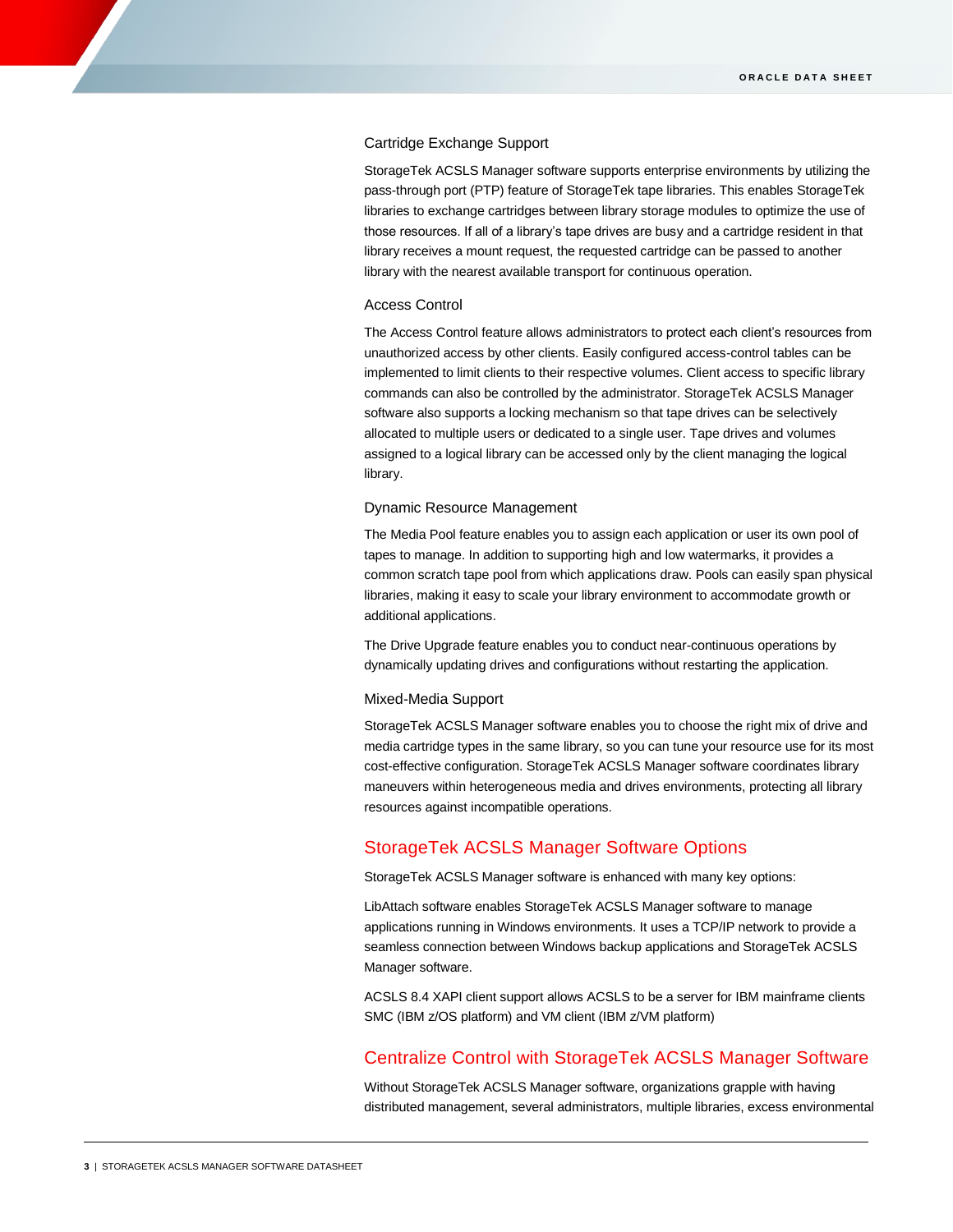consumption, poor workload balancing and resource utilization, and higher total cost of ownership.



Figure 1. This contrasts the configuration before and after StorageTek ACSLS Manager software is utilized to centralize the control path

With StorageTek ACSLS Manager software, organizations gain from having centralized management, a single administrator, one library, lower environmental consumption, standard policy management, balanced workload and resource utilization, maximum storage efficiency, and lower cost of ownership.

## New Capability in StorageTek ACSLS Manager 8.4 Software

The newest release of StorageTek ACSLS Manager software includes features to improve import / export performance, update OS support, and more:

- SL8500 Bulk CAP
- SL3000 Bulk Ejects
- XAPI for SMC Environments
- Supported Hardware Enhancements
- Updated OS Support

## StorageTek ACSLS 8.4 Manager Software Specifications

| <b>Software Requirements</b>                                 |                                |
|--------------------------------------------------------------|--------------------------------|
|                                                              | For StorageTek ACSLS HA only:  |
| • Solaris 11 Update 2: SPARC and x86                         | • StorageTek ACSLS 8.3 HA      |
| • Solaris 11 Update 3: SPARC and x86                         | • Solaris 11 update 1          |
| • Oracle Linux 6.5 and 6.7                                   | • SPARC $&$ Sun $\times$ 86    |
|                                                              | • Solaris Cluster software 4.1 |
| <b>Minimum Hardware Requirements</b>                         |                                |
| • 2 GB or greater RAM                                        |                                |
| • 40 GB disk space (includes free space for database backup) |                                |
| <b>Supported Tape Libraries</b>                              |                                |
| • StorageTek SL8500 modular library system                   |                                |
| • StorageTek SL3000 modular library system                   |                                |
| • StorageTek SL150 modular tape library                      |                                |
| <b>Supported Tape Drives</b>                                 |                                |
| • StorageTek T10000D                                         |                                |
| • LTO 5, 6, 7,8                                              |                                |